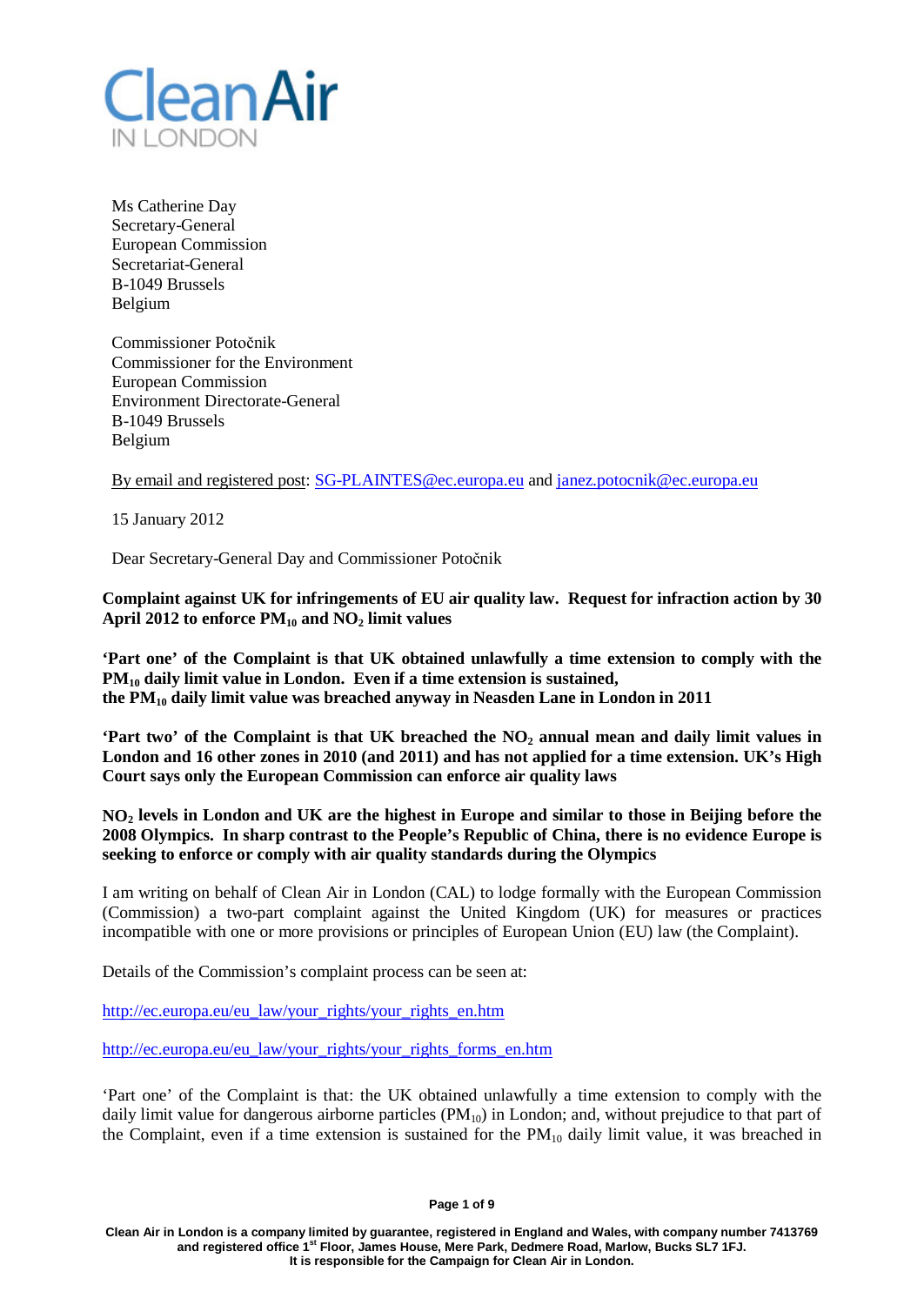

Neasden Lane (again) in 2011. 'Part two' of the Complaint is that: the UK breached the annual mean and hourly limit values for nitrogen dioxide  $(NO<sub>2</sub>)$  in London and 16 other zones in 2010 (and 2011); and has not applied for a time extension for those zones (i.e. Article 22 plans were submitted for 23 zones and Article 23 plans were submitted for London and 16 other zones).

CAL urges the Commission to launch infraction against the UK by no later than 30 April 2012 to enforce the  $PM_{10}$  daily limit value and the  $NO_2$  annual mean and hourly limit values.

In accordance with the rules of the Commission, please will the Secretary-General of the Commission acknowledge receipt of this Complaint within 15 working days of receipt (providing an official reference number) and examine it within one month regarding the decision to classify it as a complaint. I understand that the Commission will endeavour to take a decision on the substance (either to open infringement proceedings or to close the case) within 12 months of registration of a complaint with its Secretariat-General.

CAL would welcome a meeting with Commissioner Potočnik and/or his senior team or the Secretariat-General to discuss this Complaint.

# **'Part one' of the Complaint: Dangerous airborne particles**

'Part one' of the Complaint relates to dangerous airborne particles  $(PM_{10})$ .

On 11 March 2011, the Commission granted the UK a temporary and conditional exemption until 11 June 2011 to comply with the  $PM_{10}$  daily limit value in London. The condition required the UK to amend its air quality plan for London by 11 June 2011 and submit it to the Commission by 30 November 2011. The Commission's media release and formal decision can be seen at:

[http://europa.eu/rapid/pressReleasesAction.do?reference=IP/11/285&format=HTML&aged=0&langu](http://europa.eu/rapid/pressReleasesAction.do?reference=IP/11/285&format=HTML&aged=0&langu%20age=EN&guiLanguage=en) [age=EN&guiLanguage=en](http://europa.eu/rapid/pressReleasesAction.do?reference=IP/11/285&format=HTML&aged=0&langu%20age=EN&guiLanguage=en)

[http://ec.europa.eu/environment/air/quality/legislation/time\\_extensions.htm](http://ec.europa.eu/environment/air/quality/legislation/time_extensions.htm)

The Commission's media release stated that *"the Commission considers there may still be a risk of the [PM10] daily limit value being exceeded after the exemption period. The request is therefore granted on the condition that short-term measures are introduced to control, or, where necessary, suspend activities which contribute to the risk of the limit values being exceeded".*

Regulation 28 of the Air Quality Standards Regulations 2010 (AQSR 2010) requires the Secretary of State to consult the public when preparing an air quality plan. This Regulation implements Article 2 of Directive 2003/35/EC:

*"2. Member States shall ensure that the public is given early and effective opportunities to participate in the preparation and modification or review of the plans and programmes required to be drawn up under the provisions listed in Annex I."*

[http://www.legislation.gov.uk/uksi/2010/1001/pdfs/uksi\\_20101001\\_en.pdf](http://www.legislation.gov.uk/uksi/2010/1001/pdfs/uksi_20101001_en.pdf)

The UK submitted an 'Update to the Air Quality Plan for London' to the Commission in May or June

**Page 2 of 9**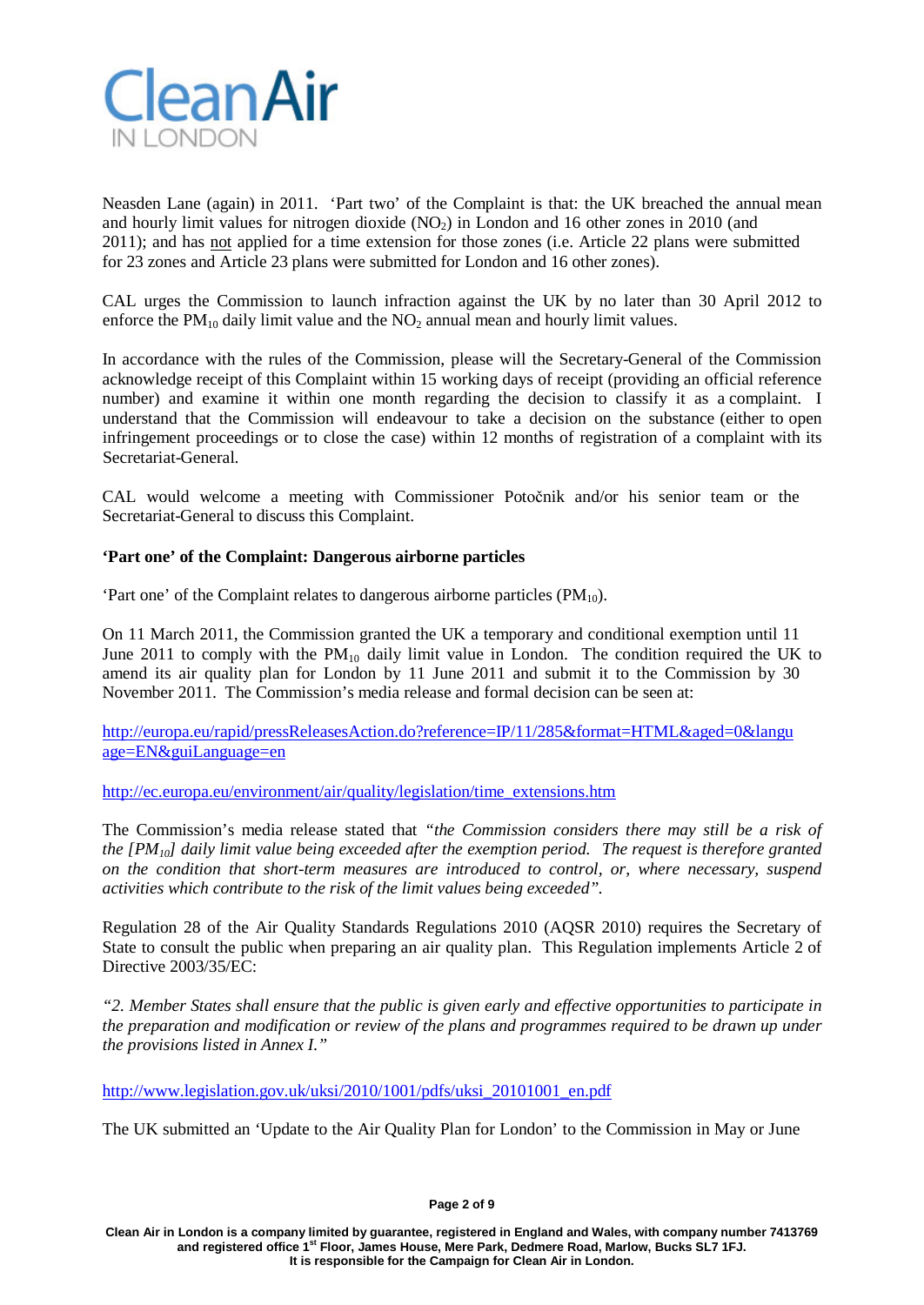

2011 but it did so unlawfully having failed to consult the public on it:

<http://www.archive.defra.gov.uk/environment/quality/air/airquality/docs/air-qual-plan-london.pdf>

CAL understands that in July 2011 the Commission granted the UK a time extension until 11 June 2011 to comply with the  $PM_{10}$  daily limit value in London. As you may know, ClientEarth launched legal proceedings against the Secretary of State for Environment Food and Rural Affairs citing *inter alia*  the UK's failure to consult on its 'Update to the Air Quality Plan'. As a result, Defra launched a public consultation on the 'Update to the Air Quality Plan for London' on 12 October 2011 which closed on 6 January 2012. The UK cannot retrospectively comply lawfully with the deadline of 30 November 2011.

<http://www.defra.gov.uk/consult/2011/10/12/particulate-matter-pm10/>

Please see attached CAL's response to that consultation which shows *inter alia* that the UK failed to control exceedances of the PM<sub>10</sub> daily limit value in London after 11 June 2011. **Exhibit 1.** 

On 16 December 2011, the UK submitted 'Air Pollution in the UK 2010 – Compliance Assessment Summary' to the Commission. That report confirmed the UK had breached the  $PM_{10}$  daily limit value in London in 2010.

[http://cdr.eionet.europa.eu/gb/eu/annualair/envtom4wa/air\\_pollution\\_UK\\_2010\\_Compliance\\_Assess](http://cdr.eionet.europa.eu/gb/eu/annualair/envtom4wa/air_pollution_UK_2010_Compliance_Assessment_Summary.pdf) [ment\\_Summary.pdf](http://cdr.eionet.europa.eu/gb/eu/annualair/envtom4wa/air_pollution_UK_2010_Compliance_Assessment_Summary.pdf)

<http://cdr.eionet.europa.eu/gb/eu/annualair/envtom4wa>

**Complaint:** 'Part one' of CAL's Complaint is that the UK failed to submit lawfully an amended air quality plan for London to the Commission by 30 November 2011 and therefore failed to comply with the Commission's condition for a time extension to comply with the  $PM_{10}$  daily limit value in London. The UK has therefore not obtained a time extension to comply with the  $PM_{10}$  daily limit value in London and remains in breach of that legal requirement every year since 2005.

**Remedy**: The Commission is requested immediately to revoke the UK's time extension to comply with the  $PM_{10}$  daily limit value in London and refer the UK to the Court of Justice of the European Union for breaching the  $PM_{10}$  daily limit value in London in 2010. Please make an announcement to this effect by 30 April 2012.

**Further information I:** London Air Quality Network shows breach anyway at Neasden Lane

Without prejudice to 'Part one' of its Complaint on PM<sub>10</sub>, CAL wishes to bring to your early attention that, even if the UK's time extension for  $PM_{10}$  is sustained, the  $PM_{10}$  daily limit value was breached in Neasden Lane in London in 2011 i.e. allowing for the limit value plus 50% (i.e. 75 micrograms per cubic metre  $(\mu g/m^3)$  from 1 January 2011 until and 11 June 2011 and the limit value for the remainder of the year (i.e. 50  $\mu$ g/m<sup>3</sup>). The excellent London Air Quality Network (LAQN) shows eight and 31 exceedances of the two thresholds respectively in the relevant periods of 2011 and therefore 39 in total:

1 January to 11 June 2011 inclusive: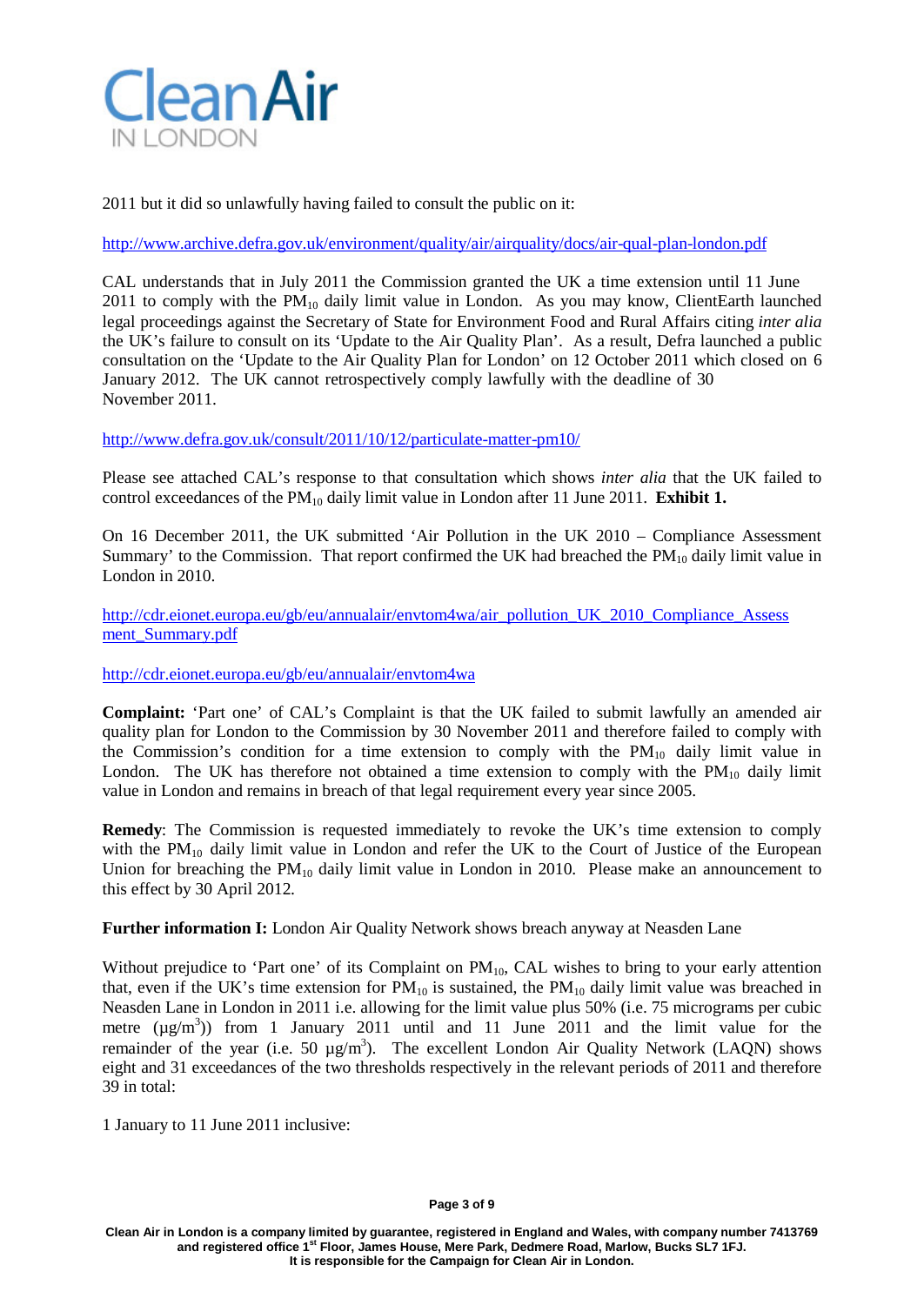

[http://www.londonair.org.uk/london/asp/advstatsvariousresults.asp?site1=BT5&site2=&site3=&site4=&](http://www.londonair.org.uk/london/asp/advstatsvariousresults.asp?site1=BT5&site2=&site3=&site4=&stattype=xcreadings&xvalue=50&zunits=none&startdate=01-01-2011&enddate=11-06-2011&submit=View&period=dailymean&species=PM10) [stattype=xcreadings&xvalue=50&zunits=none&startdate=01-01-2011&enddate=11-06-](http://www.londonair.org.uk/london/asp/advstatsvariousresults.asp?site1=BT5&site2=&site3=&site4=&stattype=xcreadings&xvalue=50&zunits=none&startdate=01-01-2011&enddate=11-06-2011&submit=View&period=dailymean&species=PM10) [2011&submit=View&period=dailymean&species=PM10](http://www.londonair.org.uk/london/asp/advstatsvariousresults.asp?site1=BT5&site2=&site3=&site4=&stattype=xcreadings&xvalue=50&zunits=none&startdate=01-01-2011&enddate=11-06-2011&submit=View&period=dailymean&species=PM10)

12 June to 31 December 2011 inclusive:

[http://www.londonair.org.uk/london/asp/advstatsvariousresults.asp?site1=BT5&site2=&site3=&site4=&](http://www.londonair.org.uk/london/asp/advstatsvariousresults.asp?site1=BT5&site2=&site3=&site4=&stattype=xcreadings&xvalue=50&zunits=none&startdate=12-06-2011&enddate=31-12-2011&submit=View&period=dailymean&species=PM10) [stattype=xcreadings&xvalue=50&zunits=none&startdate=12-06-2011&enddate=31-12-](http://www.londonair.org.uk/london/asp/advstatsvariousresults.asp?site1=BT5&site2=&site3=&site4=&stattype=xcreadings&xvalue=50&zunits=none&startdate=12-06-2011&enddate=31-12-2011&submit=View&period=dailymean&species=PM10) [2011&submit=View&period=dailymean&species=PM10](http://www.londonair.org.uk/london/asp/advstatsvariousresults.asp?site1=BT5&site2=&site3=&site4=&stattype=xcreadings&xvalue=50&zunits=none&startdate=12-06-2011&enddate=31-12-2011&submit=View&period=dailymean&species=PM10)

The Neasden Lane monitoring station is not part of Defra's official monitoring network and so has not been reported previously to the Commission and might not be reported in future. However, Defra has confirmed in writing to CAL that such a site is relevant if it changes the status of the London zone (which it would do as Defra's official monitoring site at Marylebone Road in London shows compliance in 2011). CAL has been assured the Neasden Lane monitoring station satisfies the quality control and micro-siting requirements of Directive 2008/50/EC.

**Further information II:** Mayor using 'dust suppressants' to reduce PM<sub>10</sub> levels at official monitors

CAL wishes to bring to your attention that the Mayor of London has used and plans to continue using 'dust suppressants' directly in front of official air quality monitoring stations. In particular:

• Mayor published on 16 August 2011 a detailed report on a trial of dust suppressants

<http://www.tfl.gov.uk/corporate/projectsandschemes/17246.aspx>

<http://www.tfl.gov.uk/corporate/media/newscentre/archive/20765.aspx>

Mayor estimates dust suppressants will reduce local  $PM_{10}$  concentrations by 10-14%

<http://mqt.london.gov.uk/mqt/public/question.do?id=38228>

• Mayor has confirmed that dust suppressants are used in the nearside lane immediately in front of monitoring stations

<http://mqt.london.gov.uk/mqt/public/question.do?id=37325>

• Mayor's trial of dust suppressants focused on Marylebone Road (which is the monitoring station used by Defra for reporting to the Commission) and Upper Thames Street (which was the first monitoring site to confirm a breach of the  $PM_{10}$  daily limit value in 2010)

<http://mqt.london.gov.uk/mqt/public/question.do?id=39276>

• Mayor announced on Friday 23 December 2011 that he plans to use dust suppressants more widely in 2012 including in Neasden Lane.

<http://www.tfl.gov.uk/corporate/media/newscentre/archive/22163.aspx>

Mayor has confirmed he plans to spend  $\pounds1.5m$  on dust suppressants in 2011/12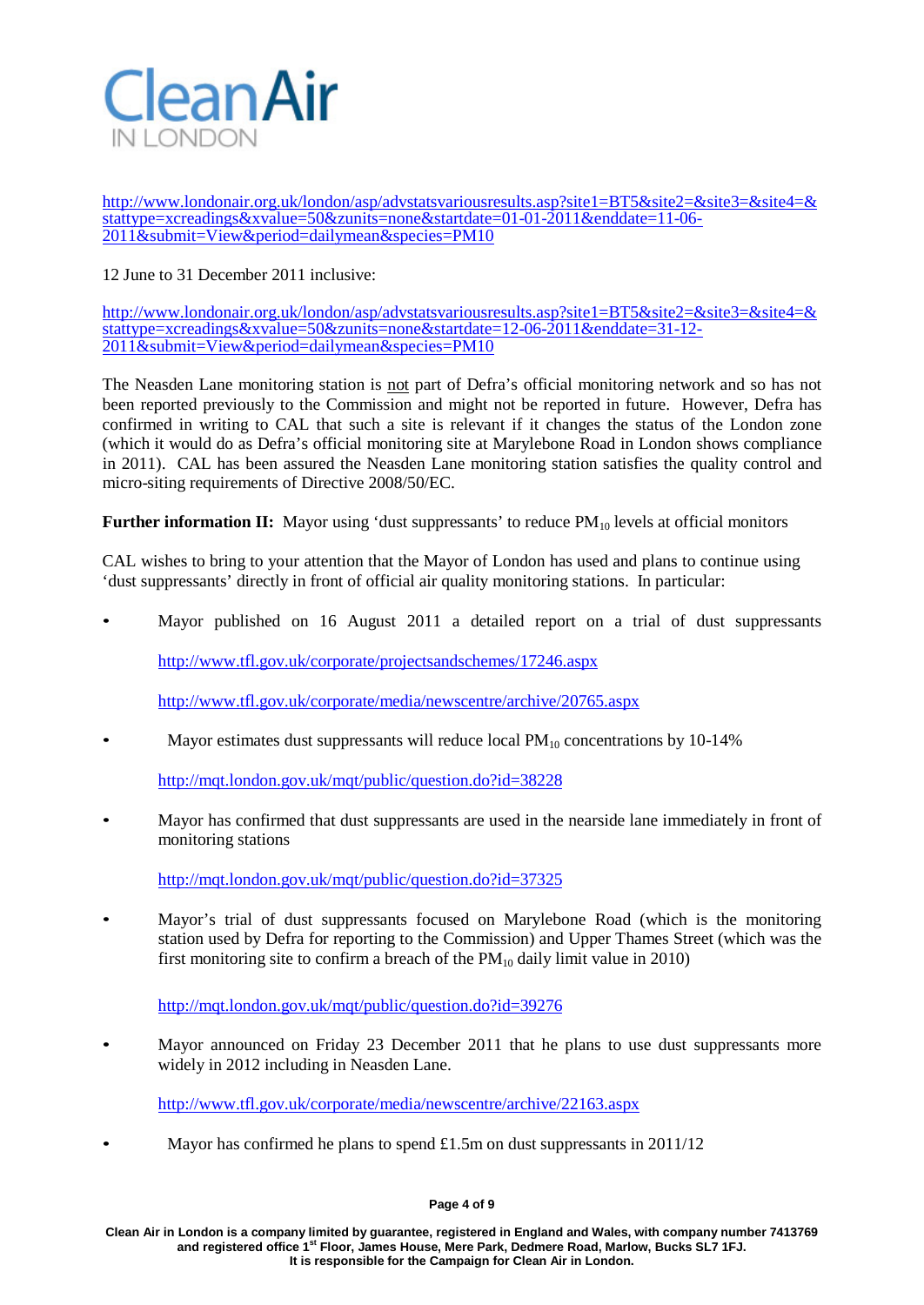

# <http://mqt.london.gov.uk/mqt/public/question.do?id=37414>

CAL condemns unreservedly the Mayor's use of dust suppressants in front of monitoring stations or in any other way that might affect the reporting of monitored air quality.

**Further information III:** Defra not reporting the highest monitored exceedances to the Commission

In January 2011, CAL alerted the Commission to Defra's failure to report the highest monitored exceedances for  $PM_{10}$  in London to the Commission e.g. Horn Lane, Neasden Lane and Upper Thames Street.

In response to a request for environmental information, Defra wrote to CAL in a letter dated 11 May 2011 refusing to release information relating to its five year review of the air quality monitoring network. In doing so, Defra stated *inter alia*, that to do so would *'risk drawing resources away from the review itself and potentially delaying a process that the Secretary of State has a statutory duty under the AQSR 2010 to complete every five years'*. That letter is attached (**Exhibit 2**). Further correspondence is available if you wish to see it.

CAL considers that Defra should acknowledge data from monitoring stations in Marylebone Road and a portfolio of other sites likely to breach the EU limit values and report transparently the facts to the Commission particularly where, as in 2011 at Neasden Lane, one of those sites changes the status of the London zone. In any event, once ratified, there will be no question the  $PM_{10}$  daily limit value was breached in Neasden Lane in London in 2011.

# **Nitrogen dioxide**

'Part two' of the Complaint relates to nitrogen dioxide  $(NO<sub>2</sub>)$ .

The UK submitted 'Updated Air Quality Plans and Programmes to meet European Union (EU) limit values for nitrogen dioxide  $(NO<sub>2</sub>)$  in the UK' to the Commission on 22 September 2011.

[http://circa.europa.eu/Public/irc/env/ambient/library?l=/extension\\_notifications/notifications\\_extensions/](http://circa.europa.eu/Public/irc/env/ambient/library?l=/extension_notifications/notifications_extensions/uk/notification_22092011/official_notification/110921_measurespdf/_EN_1.0_&a=d) uk/notification 22092011/official notification/110921 measurespdf/ EN 1.0 &a=d

In that letter the UK said:

*"Air quality plans and association forms have been produced for the 40 air quality zones in the UK where full compliance with one or more of the NO2 limit values was not expected by 2010. Each plans sets out how this will be achieved as soon as possible."*

In the accompanying UK Overview Document, paragraph 1.1 on page seven states:

"Air quality limit values for  $NO<sub>2</sub>$  are already met across 99% of the UK land area and 97% of the *population and further improvements are expected in coming years. However, parts of 40 of the 43 UK zones have not achieved full compliance with the annual NO2 limit value in 2010. Parts of three of the 40 zones are also non-compliant with the hourly limit value in 2010. The UK is therefore submitting to the European Commission air quality plans with a view to postponement of the*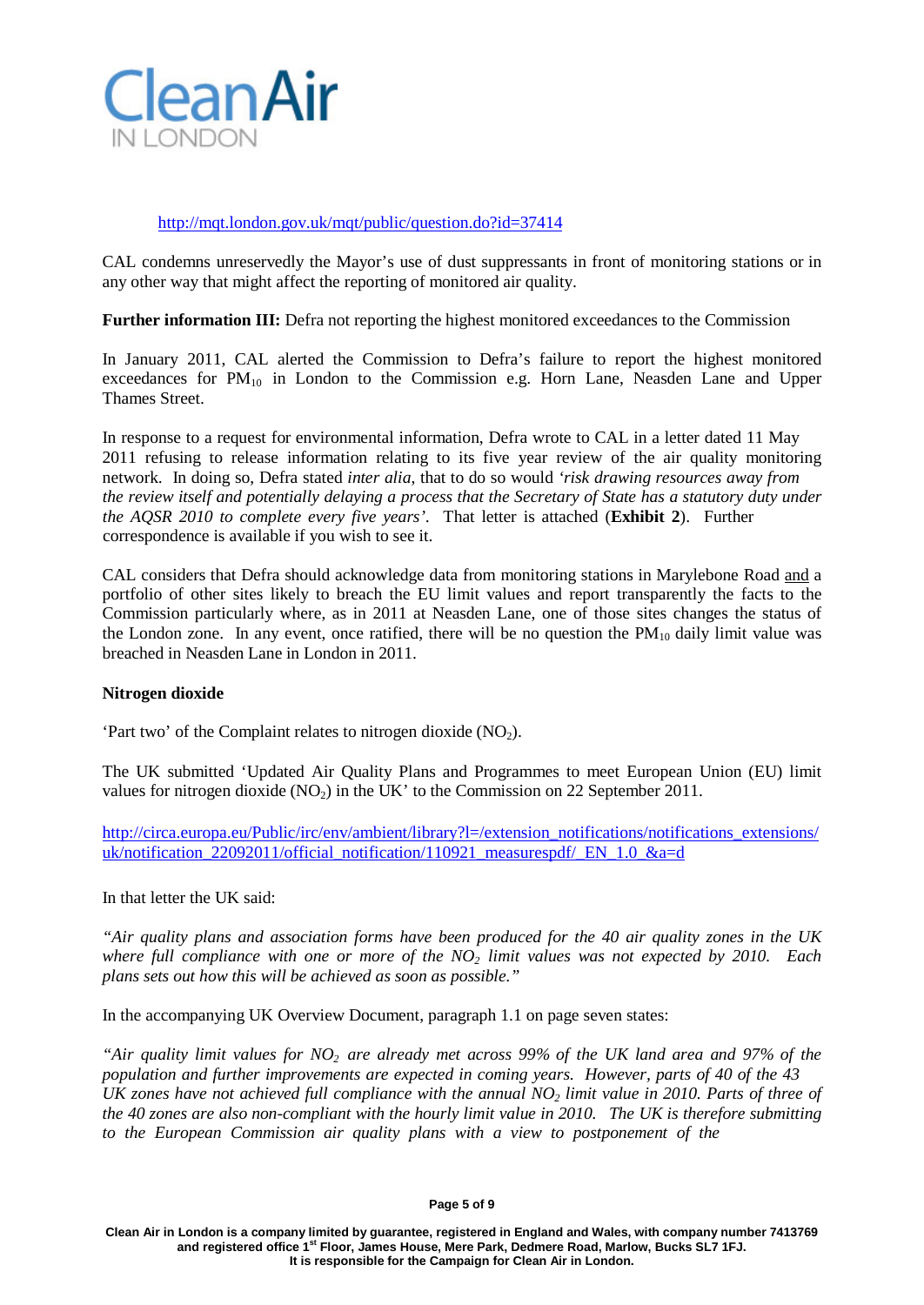

*compliance date to 2015 where attainment by this date is projected."* **CAL emphasis.**

Paragraph 3 on page seven of the same document states:

*"Table 1 summarises compliance in the baseline reference year of 2008, the projections to 2010 and the estimated compliance date for each zone. The table shows that of the 40 zones with exceedances in 2010, compliance may be achieved by 2015 in 23 zones, 16 zones are expected to achieve compliance between 2015 and 2020 and that compliance in the London zone is currently expected to be achieved before 2025."* **CAL emphasis.**

On 16 December 2011, the UK submitted 'Air Pollution in the UK 2010 – Compliance Assessment Summary' to the Commission. That report confirmed the UK had breached the  $NO<sub>2</sub>$  limit value in London and 39 of 42 other zones in 2010.

[http://cdr.eionet.europa.eu/gb/eu/annualair/envtom4wa/air\\_pollution\\_UK\\_2010\\_Compliance\\_Assess](http://cdr.eionet.europa.eu/gb/eu/annualair/envtom4wa/air_pollution_UK_2010_Compliance_Assessment_Summary.pdf) [ment\\_Summary.pdf](http://cdr.eionet.europa.eu/gb/eu/annualair/envtom4wa/air_pollution_UK_2010_Compliance_Assessment_Summary.pdf)

<http://cdr.eionet.europa.eu/gb/eu/annualair/envtom4wa>

Please see also CAL's response dated 4 August 2011 to Defra's consultation on NO<sub>2</sub> Plans and Programmes. Exhibit 3.

**Complaint:** 'Part two' of the Complaint is that the UK breached the  $NO<sub>2</sub>$  annual mean and hourly limit values in 2010 in London and 16 other zones. The UK has failed to submit a valid time extension application to comply with the  $NO<sub>2</sub>$  limit values in London (and at least 16 other zones around the UK).

**For the avoidance of doubt, the UK has applied under Article 22 for a time extension to comply with the NO2 limit values in up to 23 zones only and has submitted Plans and Programmes for London and 16 other zones under Article 23 to comply with the NO2 limit values in the 'shortest time possible'.** The UK Government confirmed that position in the UK's High Court on 13 December 2011 when defending itself against ClientEarth's request for judicial review. In the same Court Hearing, the UK Government confirmed to the Judge that the UK had breached the  $NO<sub>2</sub>$  limit values in 2010. CAL would be pleased to send you the transcript from the Court hearing as soon as it is available.

Please do not allow the UK to obscure those facts as it seems to be doing with ambiguous wording.

**Remedy**: The Commission is therefore requested to commence by 30 April 2012 infraction action against the UK for failing to comply with the NO2 limit values in London and 16 other zones in 2010.

**Further information I:** No new measures are included in the UK plans and programmes for NO<sub>2</sub>

CAL asked Defra whether it had undertaken an equalities assessment in relation to the Plans and Programmes submitted to the Commission for  $NO<sub>2</sub>$ . Defra confirmed to CAL's solicitors in a letter dated 22 December 2011 (**Exhibit 4**) that *'we do not consider that we are making any policy decisions that impinge on these duties'* i.e. not one single new measure is included in the Plans and Programmes. Measures included date back to 2006; some may sound ambitious but have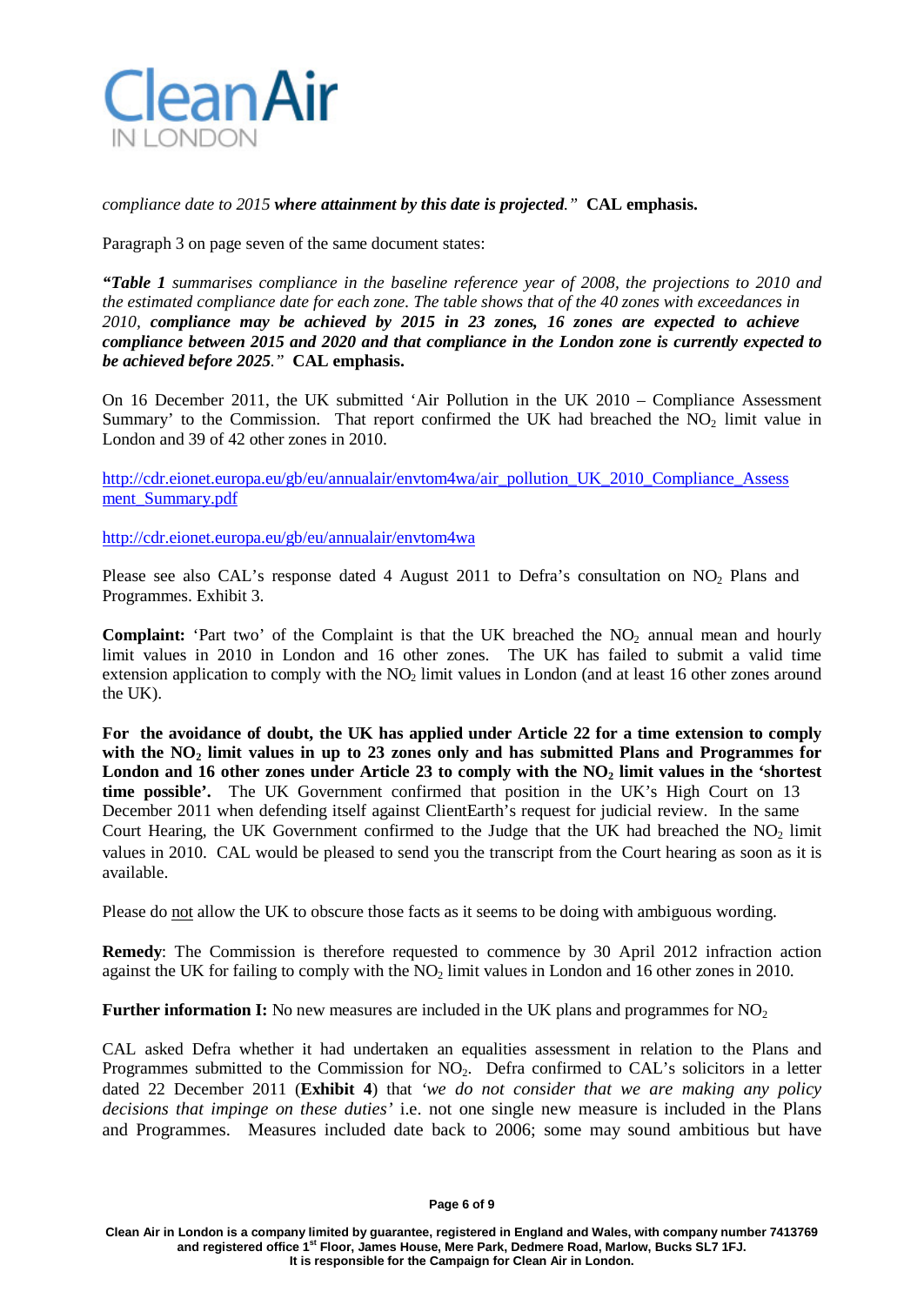

never been implemented.

# **Year of Air in 2013**

CAL wrote to Commissioner Potočnik responding to the Commission's consultation on the 'Year of Air' planned for 2013 (**Exhibit 5**) in a letter dated 30 September 2011. In that letter, CAL emphasised the need to enforce existing air quality laws and for any new proposals to ensure continuity and the further tightening of health and legal protections.

[http://cleanairinlondon.org/health/year-of-air-in-2013-must-deliver-continuity-and-the-further](http://cleanairinlondon.org/wp-admin/health%20and%20legal%20protections.%20%20http:/cleanair.webdev5.co.uk/health/year-of-air-in-2013-must-deliver-continuity-and-the-further-tightening-of-health-and-legal-protections/)[tightening-of-health-and-legal-protections/](http://cleanairinlondon.org/wp-admin/health%20and%20legal%20protections.%20%20http:/cleanair.webdev5.co.uk/health/year-of-air-in-2013-must-deliver-continuity-and-the-further-tightening-of-health-and-legal-protections/)

### In that letter, CAL said:

*"The UK and London in particular have some of the worst air pollution in Europe. The World Health Organisation (WHO) this week estimated more deaths in the UK were attributable to long-term exposure to particles in 2008 than any other country in the EU 27. The UK has a higher percentage of zones* exceeding the  $NO<sub>2</sub>$  annual limit value plus margin of tolerance than any other country in the EU 27 (i.e. *40/43). The Government has admitted that 698,543 people in London near 1,481 km of roads in an* area of 91 km<sup>2</sup> were exposed to unlawful levels of NO<sub>2</sub> in London in 2010. Nationally, the numbers are: *925,095 people; 3,634 km; and 242 km 2 ."*

In that letter, CAL recommended:

*"the Commission must pursue in parallel: infraction action against Member States responsible for the worst breaches of NO2 (e.g. the UK in respect of London) at a steady pace that maintains legal pressure on Member States and the prospect of unlimited fines; and any consideration of a new legal regime"*

Please therefore commence infraction action against the UK by 30 April 2012.

# **London 2012 Olympics**

You will be aware that the UK is due to host the London 2012 Olympic and Paralympic Games.

Air quality was a serious concern before the Beijing 2008 Olympic and Paralympic Games despite Beijing not breaching, as far as CAL is aware, any air quality laws. **Exhibit 6** shows concentrations of NO2 in London and Beijing and the success the People's Republic of China achieved in reducing them for those Games.

The LAQN shows annual mean  $NO_2$  of 97 micrograms per metre cubed ( $\mu$ g/m<sup>3</sup>) in 2011 and 205 exceedances of the NO<sub>2</sub> hourly limit value compared to the legal limit of 40  $\mu$ g/m<sup>3</sup> and 18 hours over 200  $\mu$ g/m<sup>3</sup> respectively. The World Health Organisation guideline is an annual mean of 40  $\mu$ g/m<sup>3</sup> and an hourly mean of 200  $\mu$ g/m<sup>3</sup>.

[http://www.londonair.org.uk/london/asp/publicstats.asp?statyear=2011&MapType=Google&region=0](http://www.londonair.org.uk/london/asp/publicstats.asp?statyear=2011&MapType=Google&region=0&site=MY1&postcode&la_id&objective=All) [&site=MY1&postcode=&la\\_id=&objective=All](http://www.londonair.org.uk/london/asp/publicstats.asp?statyear=2011&MapType=Google&region=0&site=MY1&postcode&la_id&objective=All)

**Exhibit 6** shows comparable concentrations of  $NO<sub>2</sub>$  in London and Beijing. As set out above,  $NO<sub>2</sub>$ 

#### **Page 7 of 9**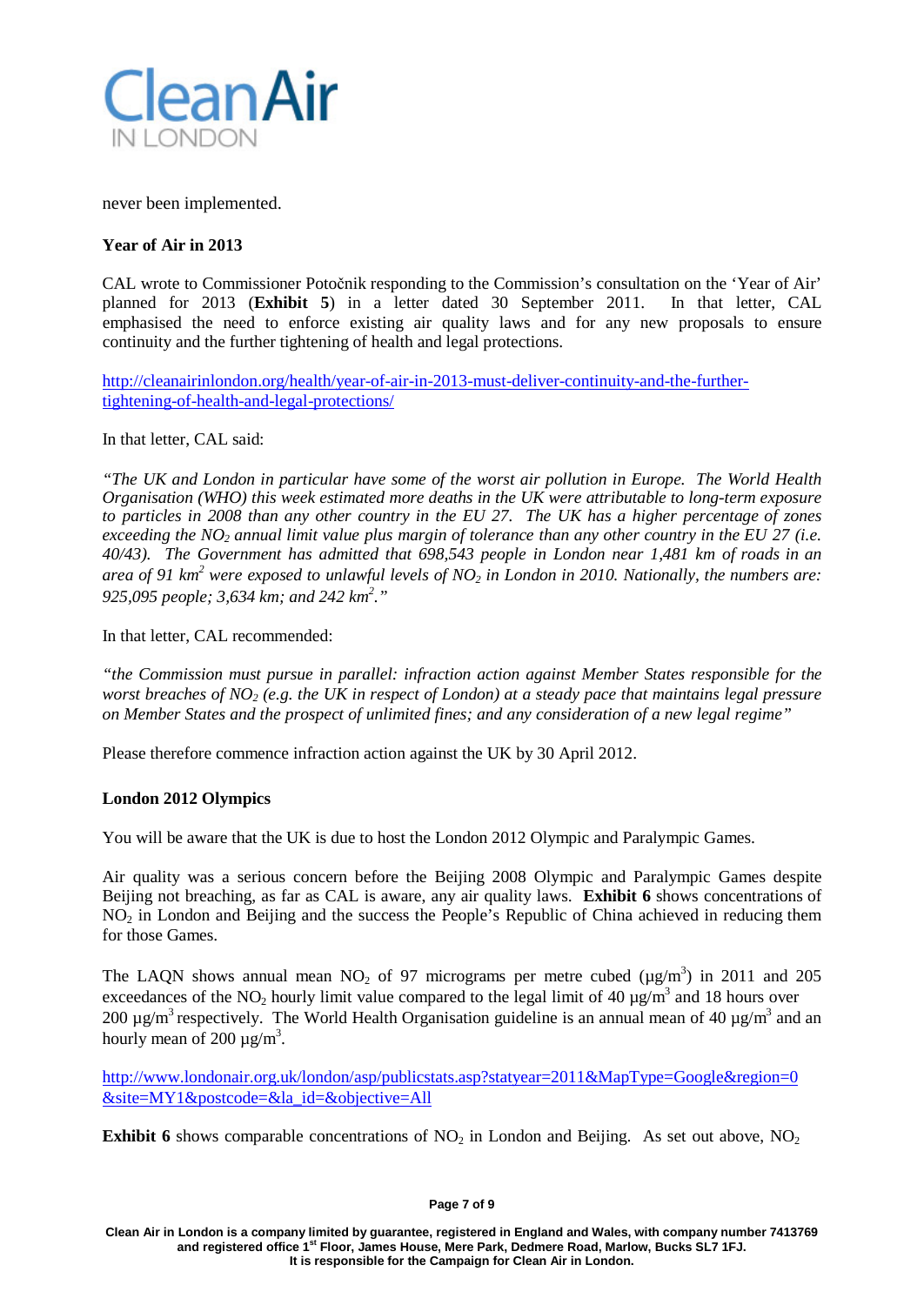

limit values are exceeded by a factor of two or more near London's busiest streets.

At the moment, in sharp contrast to the efforts of the People's Republic of China before the Beijing 2008 Olympic and Paralympic Games, there is no evidence Europe is seeking to enforce or comply with air quality standards during the Olympics. On the contrary, please see **Exhibit 7**.

Please launch infraction action against the UK by 30 April 2012 to enforce the  $PM_{10}$  and  $NO_2$  limit values and ensure that London, the UK and Europe lead the world in their efforts to protect public health and comply fully with air pollution laws.

I look forward to hearing from you.

With best wishes.

Yours sincerely

Simon Birkett Founder and Director Clean Air in London

CC:

Elena Višnar Malinovská, Cabinet Member Karl Falkenberg, Director-General Soledad Blanco, Director Thomas Verheye, Head of Unit Scott Brockett Beatrice Zaremba Andre Zuber

**Page 8 of 9**